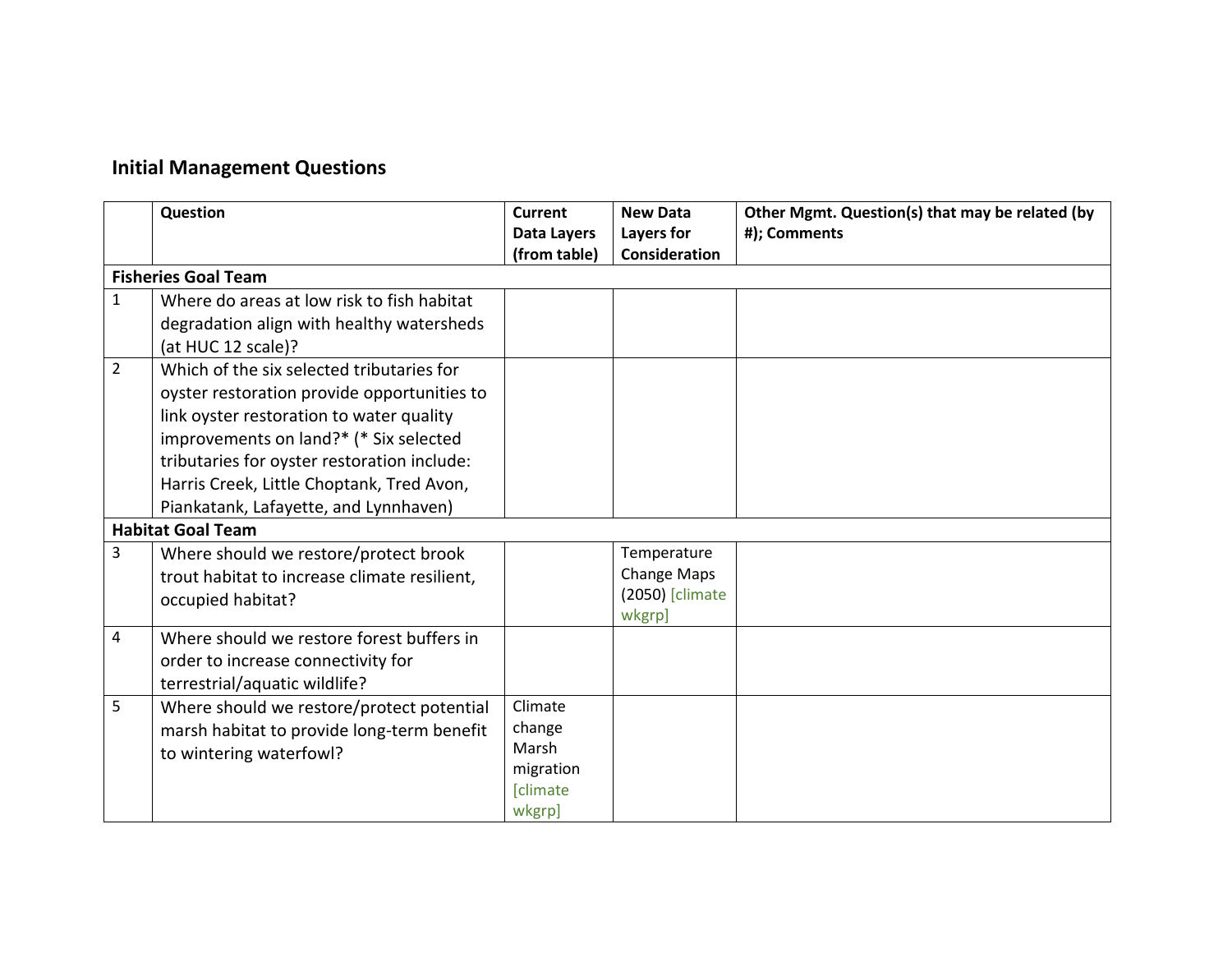|                | Question                                                                                                                                                                                                                                        | <b>Current</b>                                                                                 | <b>New Data</b>                                                                                                                                                                                                             | Other Mgmt. Question(s) that may be related (by                                          |  |  |  |
|----------------|-------------------------------------------------------------------------------------------------------------------------------------------------------------------------------------------------------------------------------------------------|------------------------------------------------------------------------------------------------|-----------------------------------------------------------------------------------------------------------------------------------------------------------------------------------------------------------------------------|------------------------------------------------------------------------------------------|--|--|--|
|                |                                                                                                                                                                                                                                                 | <b>Data Layers</b>                                                                             | Layers for                                                                                                                                                                                                                  | #); Comments                                                                             |  |  |  |
|                |                                                                                                                                                                                                                                                 | (from table)                                                                                   | Consideration                                                                                                                                                                                                               |                                                                                          |  |  |  |
|                | <b>Water-Quality Goal Team</b>                                                                                                                                                                                                                  |                                                                                                |                                                                                                                                                                                                                             |                                                                                          |  |  |  |
| 6              | "Where are restoration or conservation<br>priority areas (CCP data layer), and how do<br>they intersect with best places to focus<br>nutrient and sediment reductions (loading<br>effectiveness maps of Chesapeake Bay<br>Watershed segments)?" | SPARROW<br><b>Nutrient</b><br>Loads (to be<br>replaced by<br>loading<br>effectiveness<br>maps) | Loading<br><b>Effectiveness</b><br>Data from<br>Watershed<br>Model<br>Land<br>Protection<br>Priorities<br>(Ches.<br>Conservation<br>Partnership)<br>Or some other<br>restoration<br>priority areas<br>layer? RCOA<br>layer? | 2, 4<br>What conservation priority area layer will be used<br>for this question? [GIT 5] |  |  |  |
| $\overline{7}$ | Where the some of the best places to focus<br>nutrient and sediment reduction that would<br>also provide high benefit for reduction of<br>toxic contaminants (or just PCBs)?                                                                    | SPARROW<br><b>Nutrient</b><br>Loads<br>Waters<br>impaired for<br><b>PCBs</b>                   |                                                                                                                                                                                                                             | 2, 4                                                                                     |  |  |  |
|                | <b>Healthy Watersheds Goal Team</b>                                                                                                                                                                                                             |                                                                                                |                                                                                                                                                                                                                             |                                                                                          |  |  |  |
| 8              | Where are vulnerable healthy<br>watersheds/what healthy watersheds are<br>most vulnerable? (areas where                                                                                                                                         | Climate<br>change<br>layers (SLR,<br>flooding)                                                 |                                                                                                                                                                                                                             |                                                                                          |  |  |  |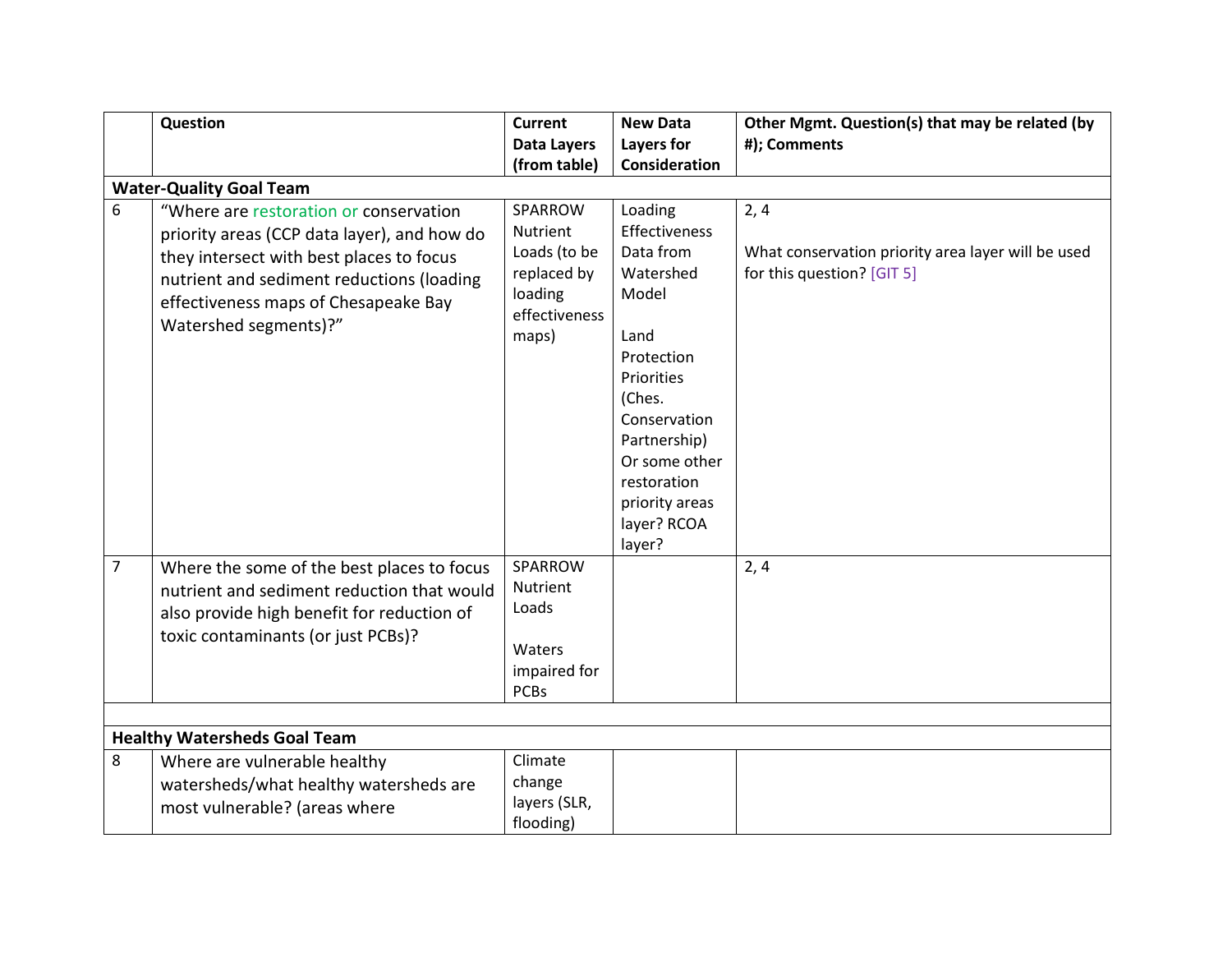|    | Question                                      | <b>Current</b>          | <b>New Data</b> | Other Mgmt. Question(s) that may be related (by     |  |  |  |
|----|-----------------------------------------------|-------------------------|-----------------|-----------------------------------------------------|--|--|--|
|    |                                               | <b>Data Layers</b>      | Layers for      | #); Comments                                        |  |  |  |
|    |                                               | (from table)            | Consideration   |                                                     |  |  |  |
|    | development is likely to increase, areas of   | <b>[climate</b>         |                 |                                                     |  |  |  |
|    | invasive species, areas vulnerable to climate | wkgrp]                  |                 |                                                     |  |  |  |
|    | change and sea level rise)                    |                         |                 |                                                     |  |  |  |
| 9  | Where are marginally healthy waters and       |                         |                 |                                                     |  |  |  |
|    | watersheds?                                   |                         |                 |                                                     |  |  |  |
| 10 | Where are priority forests?                   |                         |                 |                                                     |  |  |  |
| 11 | Where are state and federal land protection   |                         |                 |                                                     |  |  |  |
|    | priorities                                    |                         |                 |                                                     |  |  |  |
|    |                                               |                         |                 | How do you define a marginally healthy watershed    |  |  |  |
|    |                                               |                         |                 | if you don't have a definition of either healthy or |  |  |  |
|    |                                               |                         |                 | marginally healthy? (STAR)                          |  |  |  |
|    |                                               |                         |                 |                                                     |  |  |  |
|    | <b>Stewardship Goal Team</b>                  |                         |                 |                                                     |  |  |  |
| 12 | Env Literacy - Where are potential public     | Public                  |                 |                                                     |  |  |  |
|    | access sites in relation to green schools?    | Access                  |                 |                                                     |  |  |  |
|    |                                               |                         |                 |                                                     |  |  |  |
|    |                                               | Green<br><b>Schools</b> |                 |                                                     |  |  |  |
| 13 |                                               | Public                  |                 |                                                     |  |  |  |
|    | Public Access - How close are public access   | Access                  |                 |                                                     |  |  |  |
|    | sites to specific diverse communities such    |                         |                 |                                                     |  |  |  |
|    | as those that speak a certain language or     | High poverty            |                 |                                                     |  |  |  |
|    | maybe communities of lower income?            | Ethnic                  |                 |                                                     |  |  |  |
|    |                                               | Minority                |                 |                                                     |  |  |  |
| 14 | Public Access - Since we are working to       | Public                  | General         |                                                     |  |  |  |
|    | make as many sites as practical ADA           | Access                  | demographics?   |                                                     |  |  |  |
|    | accessible, would it be possible to           |                         | Aging           |                                                     |  |  |  |
|    | determine how close such sites are to         |                         | population?     |                                                     |  |  |  |
|    | disabled populations which may include        |                         | [GIT 5]         |                                                     |  |  |  |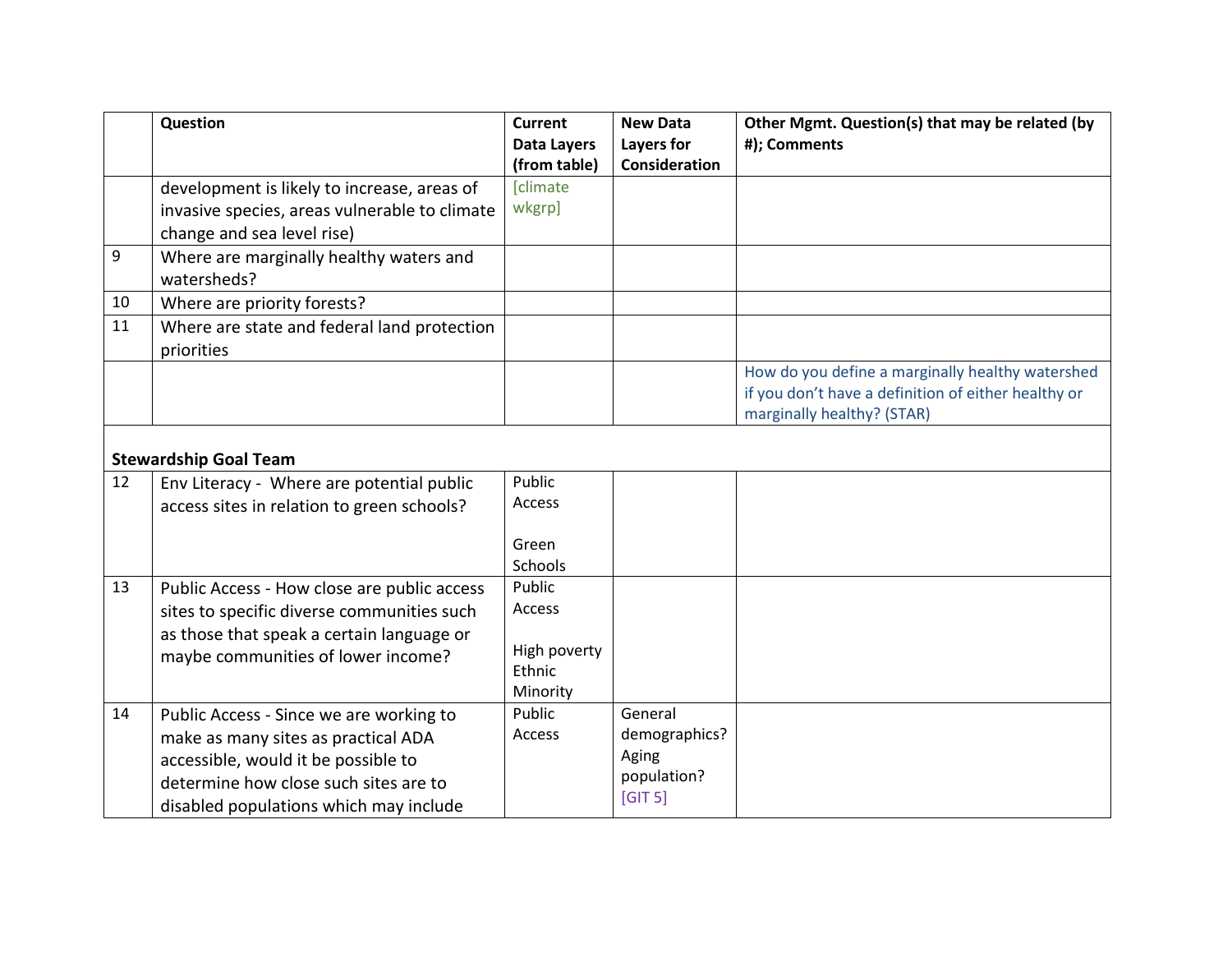|                | Question                                            | <b>Current</b>                                                                                                | <b>New Data</b> | Other Mgmt. Question(s) that may be related (by                                                                                                   |
|----------------|-----------------------------------------------------|---------------------------------------------------------------------------------------------------------------|-----------------|---------------------------------------------------------------------------------------------------------------------------------------------------|
|                |                                                     | <b>Data Layers</b>                                                                                            | Layers for      | #); Comments                                                                                                                                      |
|                |                                                     | (from table)                                                                                                  | Consideration   |                                                                                                                                                   |
|                | elderly.                                            |                                                                                                               |                 |                                                                                                                                                   |
| 15             | Conservation - Where are public access sites in     | Public                                                                                                        |                 |                                                                                                                                                   |
|                | relation to conservation priority areas?            | Access                                                                                                        |                 |                                                                                                                                                   |
|                |                                                     |                                                                                                               |                 |                                                                                                                                                   |
|                |                                                     | Priority                                                                                                      |                 |                                                                                                                                                   |
|                |                                                     | conservation                                                                                                  |                 |                                                                                                                                                   |
|                |                                                     | area                                                                                                          |                 |                                                                                                                                                   |
| 16             | <b>Future Question (once stewardship survey has</b> |                                                                                                               | Stewardship     |                                                                                                                                                   |
|                | been conducted): Stewardship-How are                |                                                                                                               | Indicator [GIT  |                                                                                                                                                   |
|                | restoration-based green infrastructure project      |                                                                                                               | 5]              |                                                                                                                                                   |
|                | locations mapped in relation to stewardship         |                                                                                                               |                 |                                                                                                                                                   |
|                | action in the Bay Watershed?                        |                                                                                                               |                 |                                                                                                                                                   |
|                |                                                     |                                                                                                               |                 |                                                                                                                                                   |
| <b>CLIMATE</b> |                                                     |                                                                                                               |                 |                                                                                                                                                   |
|                |                                                     |                                                                                                               |                 |                                                                                                                                                   |
|                |                                                     | Climate                                                                                                       |                 | Public Access - what is the vulnerability of                                                                                                      |
|                |                                                     | change: SLR,                                                                                                  |                 | proposed public access sites to sea level rise                                                                                                    |
|                |                                                     | Floodplain                                                                                                    |                 | inundation or coastal/riverine flooding.                                                                                                          |
|                |                                                     | <b>[climate</b>                                                                                               |                 | [climate wkgrp]                                                                                                                                   |
|                |                                                     | wkgrp]                                                                                                        |                 |                                                                                                                                                   |
|                |                                                     | Climate                                                                                                       |                 | Land Conservation - where is there overlap                                                                                                        |
|                |                                                     | Change:                                                                                                       |                 | between marsh migration areas and land                                                                                                            |
|                |                                                     | marsh                                                                                                         |                 | conservation priorities.                                                                                                                          |
|                |                                                     |                                                                                                               |                 |                                                                                                                                                   |
|                |                                                     |                                                                                                               |                 |                                                                                                                                                   |
|                |                                                     |                                                                                                               |                 |                                                                                                                                                   |
|                |                                                     |                                                                                                               |                 |                                                                                                                                                   |
|                |                                                     |                                                                                                               |                 |                                                                                                                                                   |
|                |                                                     |                                                                                                               |                 |                                                                                                                                                   |
|                |                                                     |                                                                                                               |                 |                                                                                                                                                   |
|                |                                                     | migration<br><b>[climate</b><br>wkgrp]]<br>Climate<br>change: SLR,<br>Floodplain<br><b>[climate</b><br>wkgrp] |                 | [climate wkgrp]<br>Land Conservation - what areas will be vulnerable<br>to future climate change and sea level rise<br>impacts<br>[climate wkgrp] |